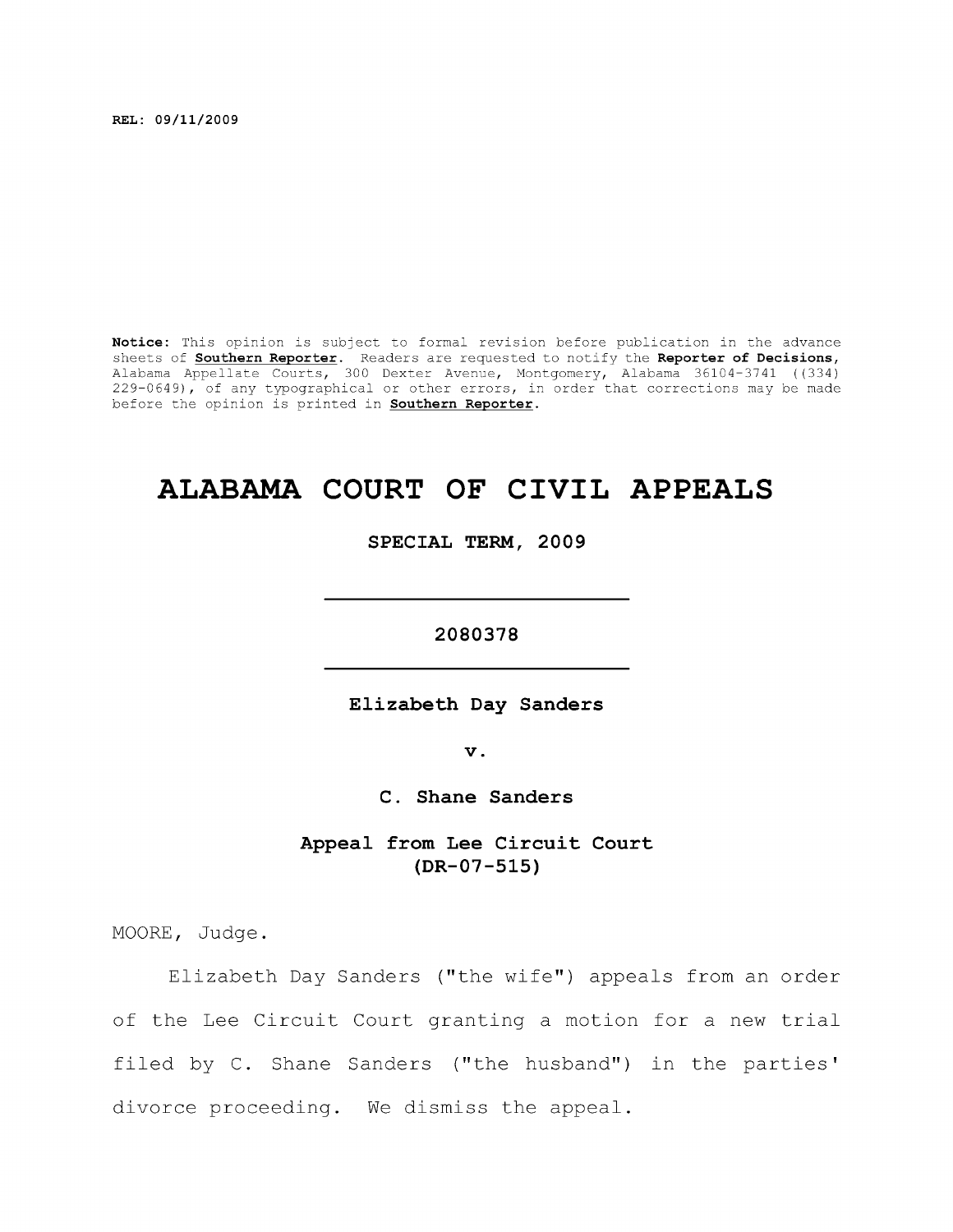On November 9, 2007, the wife filed a complaint seeking a divorce from the husband. On January 29, 2008, the husband answered and counterclaimed for a divorce. The wife denied all allegations in the husband's counterclaim. A pendente lite order was subsequently entered that, among other things, required the husband to pay the wife \$1,000 per month, set forth a custody schedule, prohibited the parties from being under the influence of alcohol during their respective custodial periods, and prohibited the parties from speaking negatively about the other party in the presence of their children and from discussing legal matters with the children. Subsequently, on February 8, 2008, the wife filed a motion requesting that the trial court hold the husband in contempt for violating the pendente lite order; the record does not contain an order disposing of that motion.

After a trial, the trial court entered a judgment on September 5, 2008, that, among other things, divorced the parties on the ground of incompatibility, awarded the parties joint custody of their children, ordered the husband to pay child support and rehabilitative alimony, ordered the parties to sell the marital home, and divided the parties' personal

2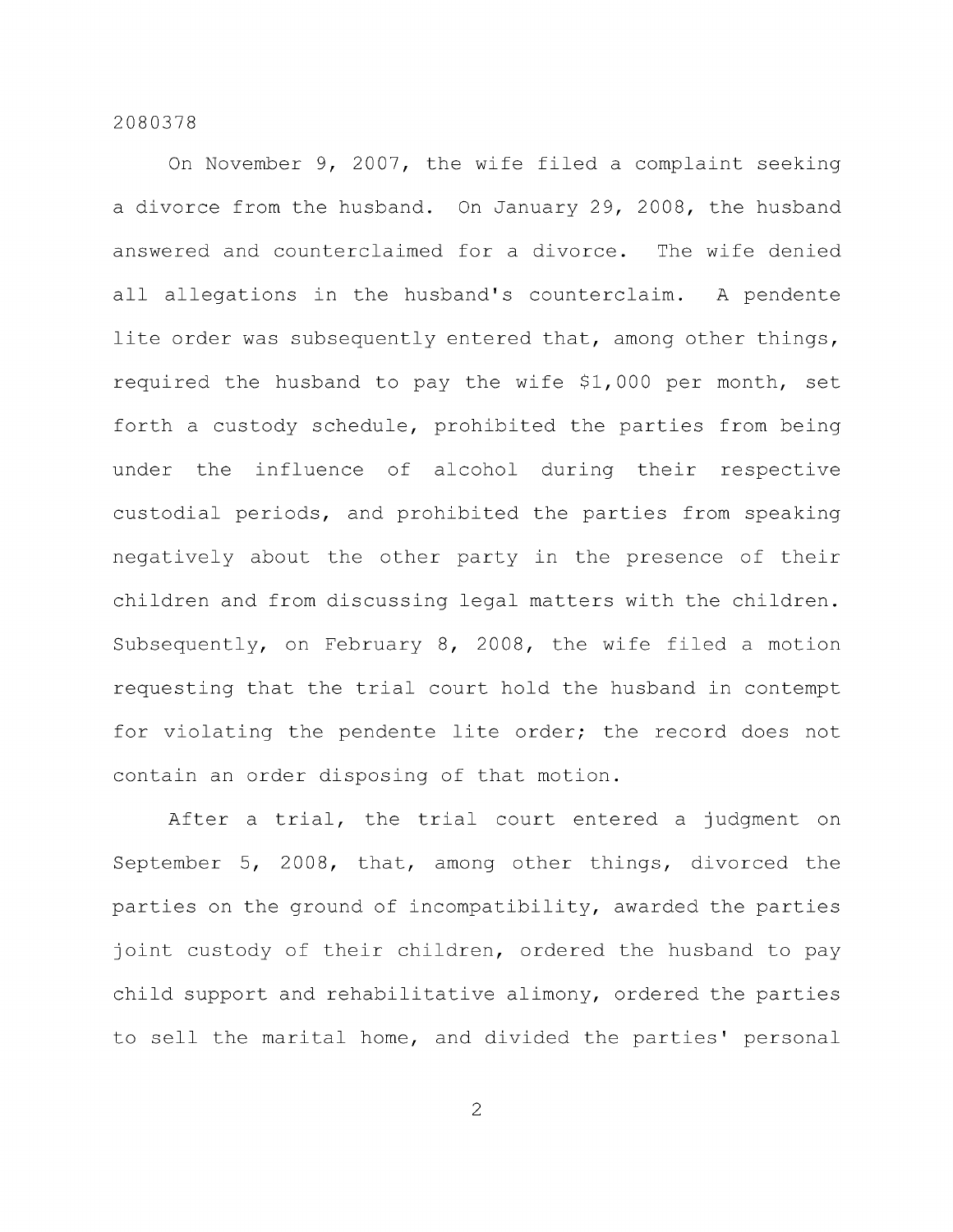property and debts. The judgment did not dispose of the wife's motion for contempt. On October 5, 2008, the husband filed a motion to alter, amend, or vacate the September 5, 2008, judgment or, in the alternative, for a new trial, pursuant to Rule 59, Ala. R. Civ. P. Following a hearing on the husband's motion, the trial court entered an order granting a new trial. The wife filed a motion to alter or amend the trial court's order granting a new trial. The trial court denied her motion, and the wife timely appealed.

On appeal, the wife argues that the husband failed to meet the required elements to be entitled to a new trial. We must, however, initially determine whether this court has jurisdiction to consider this appeal.

"'It is well settled law that "jurisdictional matters are of such magnitude that we take notice of them at any time and do so even ex mero motu." ' Pace V. Utilities Bd. of Foley, 752 So. 2d 510, 511 (Ala. Civ. App. 1999) (quoting Singleton v. Graham, 716 So. 2d 224, 225 (Ala. Civ. App. 1998)).  $\ddots$ Additionally, '[t]he question whether a judgment is final is a jurisdictional question, and the reviewing court, on a determination that the judgment is not final, has a duty to dismiss the case.' Hubbard v. Hubbard, 935 So. 2d 1191, 1192 (Ala. Civ. App. 2006)."

Parker v. Parker, 946 So. 2d 480, 485 (Ala. Civ. App. 2006).

3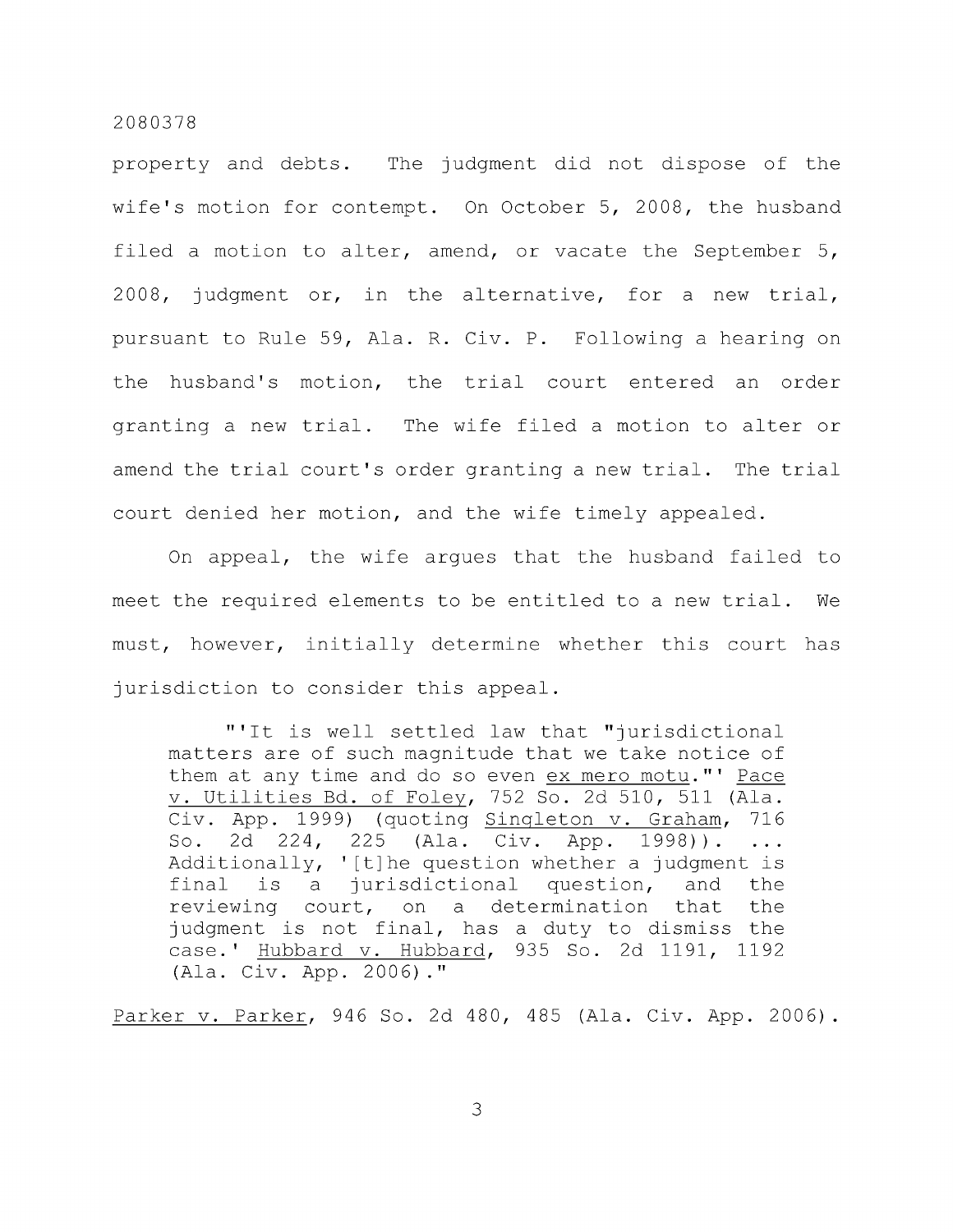Although an order granting a motion for a new trial is appealable pursuant to Ala. Code 1975,  $\frac{1}{2}$  12-22-10,<sup>1</sup> we note that a motion for a new trial can be filed only in reference to a final judgment. Thompson v. Gardner, 889 So. 2d 596, 599 n.l (Ala. Civ. App. 2004) . "A final judgment is one that disposes of all the claims and controversies between the parties." Heaston v. Nabors, 889 So. 2d 588, 590 (Ala. Civ. App. 2004). In the present case, the trial court's September 5, 2008, judgment did not dispose of the wife's February 8, 2008, motion for contempt. Accordingly, the judgment did not fully adjudicate all the present controversies between the parties and is, therefore, not a final judgment. See Rule 54(b), Ala. R. Civ. P.; Decker v. Decker, 984 So. 2d 1216, 1220 (Ala. Civ. App. 2007); and Wallace v. Tee Jays Mfg. Co., 689 So. 2d 210, 211-12 (Ala. Civ. App. 1997).

Based on the foregoing, we must dismiss the appeal. See Decker, 984 So. 2d at 1220; and Thompson, 889 So. 2d at 599 n.l.

 $1$ Section 12-22-10 states: "Either party in a civil case, or the defendant in a criminal case, may appeal to the appropriate appellate court from an order granting or refusing a motion for a new trial by the circuit court."